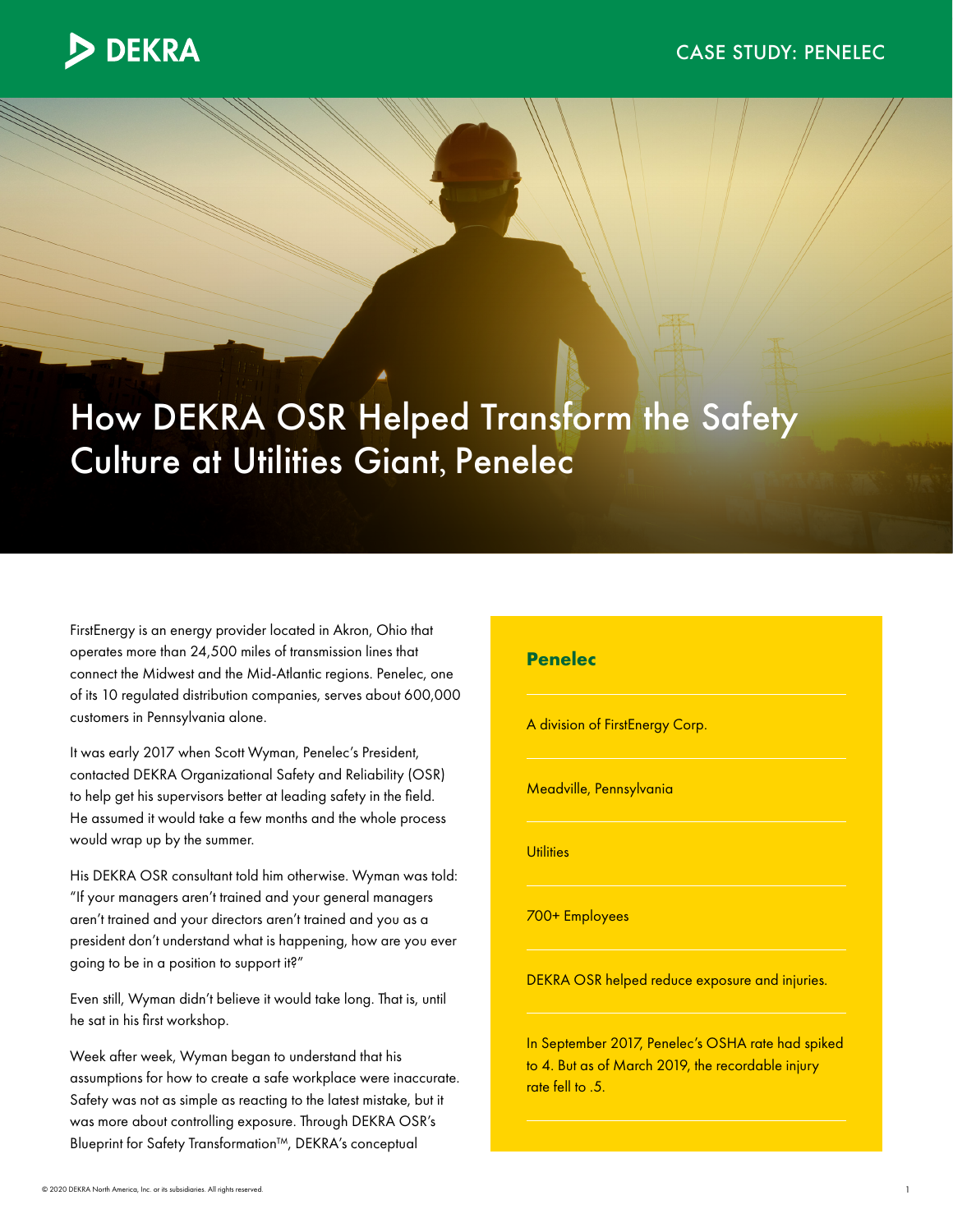model that illustrates the key elements required to achieve safety excellence, Wyman had his "ah-ha" moment:

"As leaders we think we're doing everything right, but [the Blueprint] made me realize that when you boil it down, leadership is way more accountable for the safety of employees than they are," he said.

**"All this time, for 26 years, I was saying 'why did he or she do that?' when there was a problem. But now I learned that instead of them being accountable, it really starts with me."**

Wyman immediately abandoned his expectation to finish the process by summer. Instead, he worked with DEKRA OSR to completely transform the way Penelec handles safety, a process that took two nearly two years, resulting in many changes at Penelec including improving the company's recordable injury rate. In September 2017, the rate had spiked to 4.As of March 2019, the recordable injury rate was .5.

## **Changing the Culture Through the Executive Leading With Safety Solution**

At Penelec, creating wholesale cultural change was, in the beginning, a challenge.

Because of tensions with two employee labor unions that resulted in a strike and later, a lockout, "there wasn't a lot of love" between employees and management. Making things worse in that relationship was Penelec's approach to safety: "Just focus on the injury and use blunt force to make a change," Wyman said. In other words, if people were getting hurt, the company generally responded by telling them not to repeat the actions that got them hurt.

Through interviews with leadership, DEKRA OSR consultants realized that company leaders were indeed passionate about creating a stronger safety environment, but they just didn't realize what was required of them or fully understand how to manage safety effectively. Injuries were blamed on the employees. That not only negatively impacted morale, it didn't get the company where they needed to go in terms of mitigating exposure.

What helped turn things around was DEKRA OSR's Executive Leading With Safety® approach that focuses on an entire upper management team's deep understanding of how safety functions and provides the support for each to understand how each of their decisions impact exposure, beliefs, climate, and culture. This became a process — evidenced by each leader having their own "ah-ha" moments at different times. Dekra's approach ensures that every leader has this understanding. The result is a team that is aligned, focused and positioned to make positive change.

Every month for 12 months, DEKRA OSR worked with leadership to help them deeply understand key concepts related to safety, help them set objectives personally and for their areas of responsibility, and then work with them to develop a roadmap to make those objectives sustainable. The consultants made sure they calibrated with the company objectives and got to know them from a business standpoint.

From there they put together a safety strategy which involved creating objectives for each leader that would be tracked each month during their one-on-one sessions. Coaching 16 individual leaders took place in the office and in the field where each one was observed to verify their understanding of safety concepts. They also became keenly at identifying the potential exposures that create risk.

Additionally, leadership learns how their actions reinforce to their workers that safety concerns take top priority and that they speak to the organization's commitment to the ultimate goal of zero injury.

Executive Leading with Safety is fundamental to a building a relationship between upper management and workers, where leaders model genuine care and concern for the well-being of the employee no matter if they are on or off the job. When employees believe leaders truly care about them, they are more likely to do more for the organization – including being more committed to working safer.

## **Empowering Both Leadership and Workers to Identify and Correct Exposure**

Wyman said creating a personal leadership action plan, which requires senior management to engage with front-line workers on a regular basis to focus on making their jobs safer, helped them build stronger relationships with employees. By reframing discussions "on the exposure and not on the injury," he discovered that upper management earned worker trust and respect.